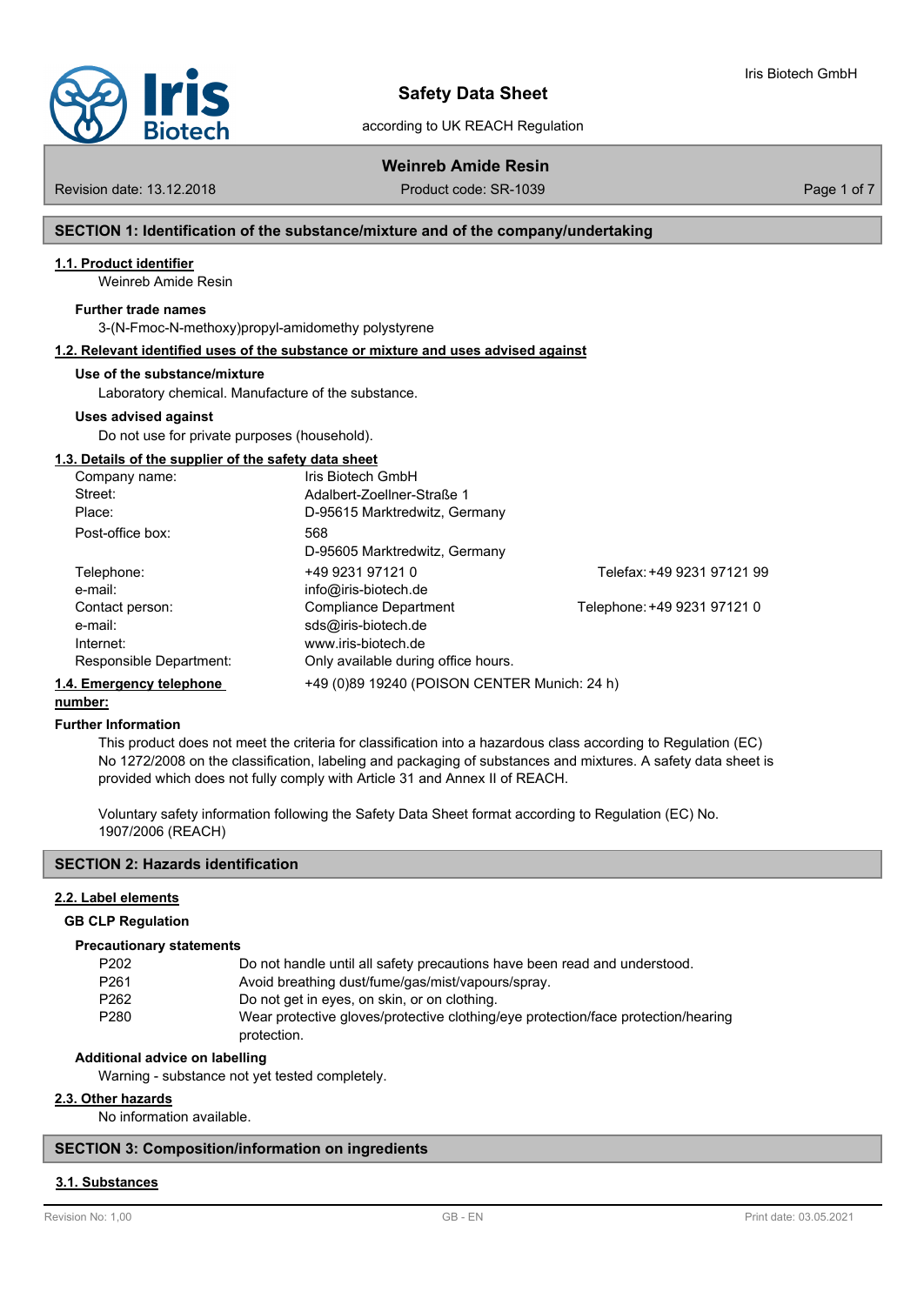

according to UK REACH Regulation

# **Weinreb Amide Resin**

Revision date: 13.12.2018 Product code: SR-1039 Page 2 of 7

# **Chemical characterization**

3-(N-Fmoc-N-methoxy)propyl-amidomethy polystyrene

# **SECTION 4: First aid measures**

# **4.1. Description of first aid measures**

### **General information**

In case of accident or unwellness, seek medical advice immediately (show directions for use or safety data sheet if possible).

# **After inhalation**

Remove casualty to fresh air and keep warm and at rest. In case of irregular breathing or respiratory arrest provide artificial respiration.

In all cases of doubt, or when symptoms persist, seek medical advice.

#### **After contact with skin**

After contact with skin, wash immediately with plenty of water and soap. In all cases of doubt, or when symptoms persist, seek medical advice.

### **After contact with eyes**

If product gets into the eye, keep eyelid open and rinse immediately with large quantities of water, for at least 5 minutes. Subsequently consult an ophthalmologist.

# **After ingestion**

Rinse mouth thoroughly with water. Never give anything by mouth to an unconscious person or a person with cramps.

In all cases of doubt, or when symptoms persist, seek medical advice.

# **4.2. Most important symptoms and effects, both acute and delayed**

No information available.

# **4.3. Indication of any immediate medical attention and special treatment needed**

Treat symptomatically.

# **SECTION 5: Firefighting measures**

# **5.1. Extinguishing media**

# **Suitable extinguishing media**

Co-ordinate fire-fighting measures to the fire surroundings. Water spray. alcohol resistant foam. Dry extinguishing powder. Carbon dioxide (CO2). Sand.

# **Unsuitable extinguishing media**

High power water jet.

# **5.2. Special hazards arising from the substance or mixture**

Non-flammable. Thermal decomposition can lead to the escape of irritating gases and vapours.

In case of fire may be liberated: Carbon dioxide (CO2). Carbon monoxide (CO). Nitrogen oxides (NOx).

# **5.3. Advice for firefighters**

Wear a self-contained breathing apparatus and chemical protective clothing. Full protection suit.

# **Additional information**

Usual measures for fire prevention.

# **SECTION 6: Accidental release measures**

# **6.1. Personal precautions, protective equipment and emergency procedures**

# **General measures**

Provide adequate ventilation. Avoid breathing dust/fume/gas/mist/vapours/spray.

Avoid contact with skin, eyes and clothes.

Wear personal protection equipment.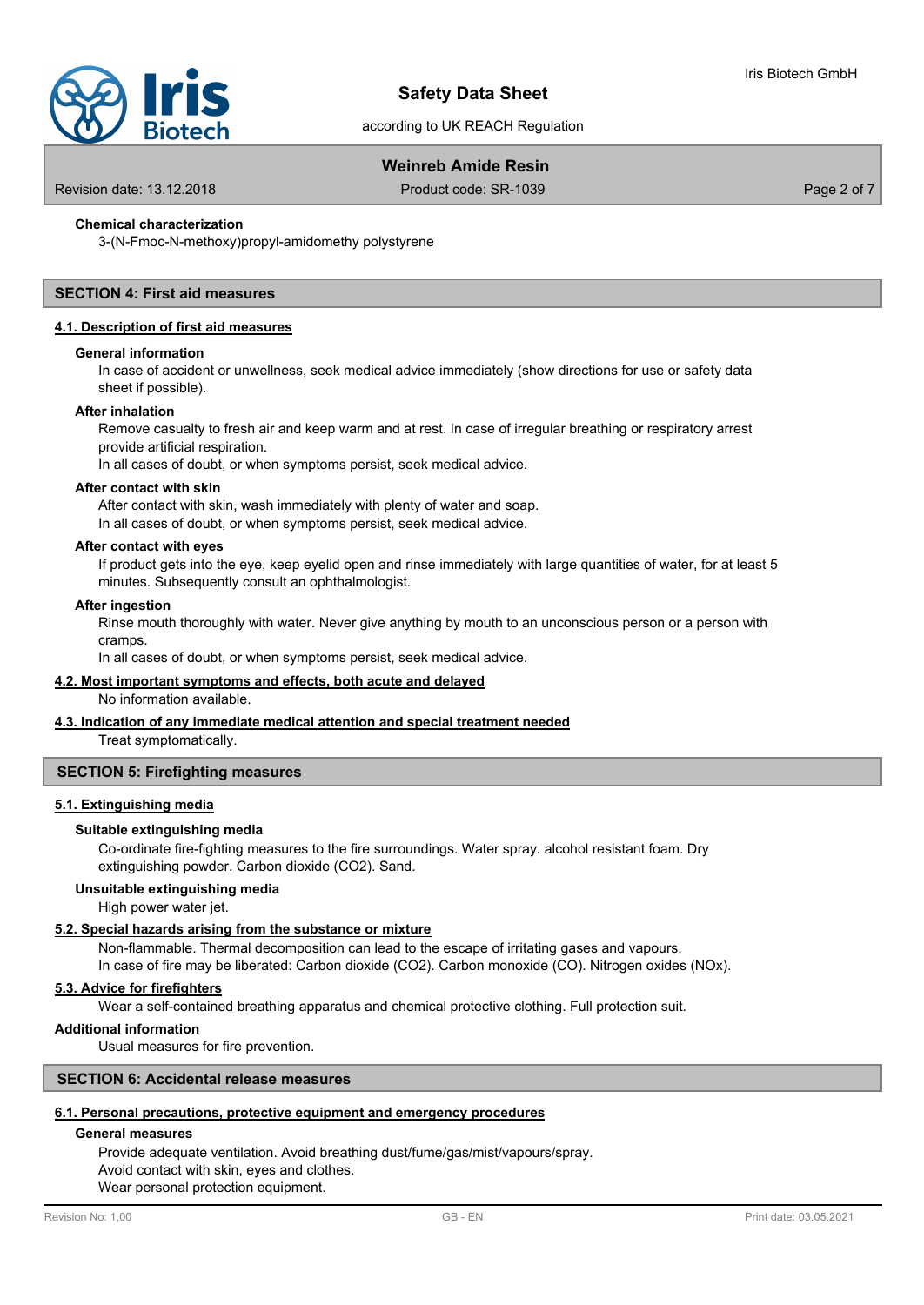# **Safety Data Sheet**

according to UK REACH Regulation

# **Weinreb Amide Resin**

Revision date: 13.12.2018 Product code: SR-1039 Page 3 of 7

In case of fire: Evacuate area.

# **6.2. Environmental precautions**

Do not allow to enter into soil/subsoil.

Do not allow to enter into surface water or drains.

# **6.3. Methods and material for containment and cleaning up**

# **Other information**

Take up mechanically, placing in appropriate containers for disposal. Avoid dust formation. Clear contaminated areas thoroughly.

# **6.4. Reference to other sections**

Safe handling: see section 7 Personal protection equipment: see section 8 Disposal: see section 13

Treat the recovered material as prescribed in the section on waste disposal.

# **SECTION 7: Handling and storage**

# **7.1. Precautions for safe handling**

### **Advice on safe handling**

Provide adequate ventilation.

Avoid dust formation. Avoid breathing dust/fume/gas/mist/vapours/spray.

Avoid contact with skin, eyes and clothes.

# **Advice on protection against fire and explosion**

Usual measures for fire prevention.

# **Advice on general occupational hygiene**

Avoid contact with skin, eyes and clothes. Provide adequate ventilation. When using do not eat, drink or smoke. Wash hands before breaks and after work.

### **7.2. Conditions for safe storage, including any incompatibilities**

# **Requirements for storage rooms and vessels**

Keep container tightly closed. Keep container tightly closed in a cool, well-ventilated place. Handle and store contents under inert gas. Protect from moisture. storage temperature: +2°C - +8°C

# **Hints on joint storage**

No special measures are necessary.

# **7.3. Specific end use(s)**

Apart from the uses mentioned in section 1.2 no other specific uses are stipulated.

# **SECTION 8: Exposure controls/personal protection**

# **8.1. Control parameters**

# **Additional advice on limit values**

To date, no national critical limit values exist.

# **8.2. Exposure controls**

# **Appropriate engineering controls**

The receiver of our product is singularly responsible for adhering to existing laws and regulations. **Individual protection measures, such as personal protective equipment**

# **Eye/face protection**

Suitable eye protection: goggles.

### **Hand protection**

Wear suitable gloves.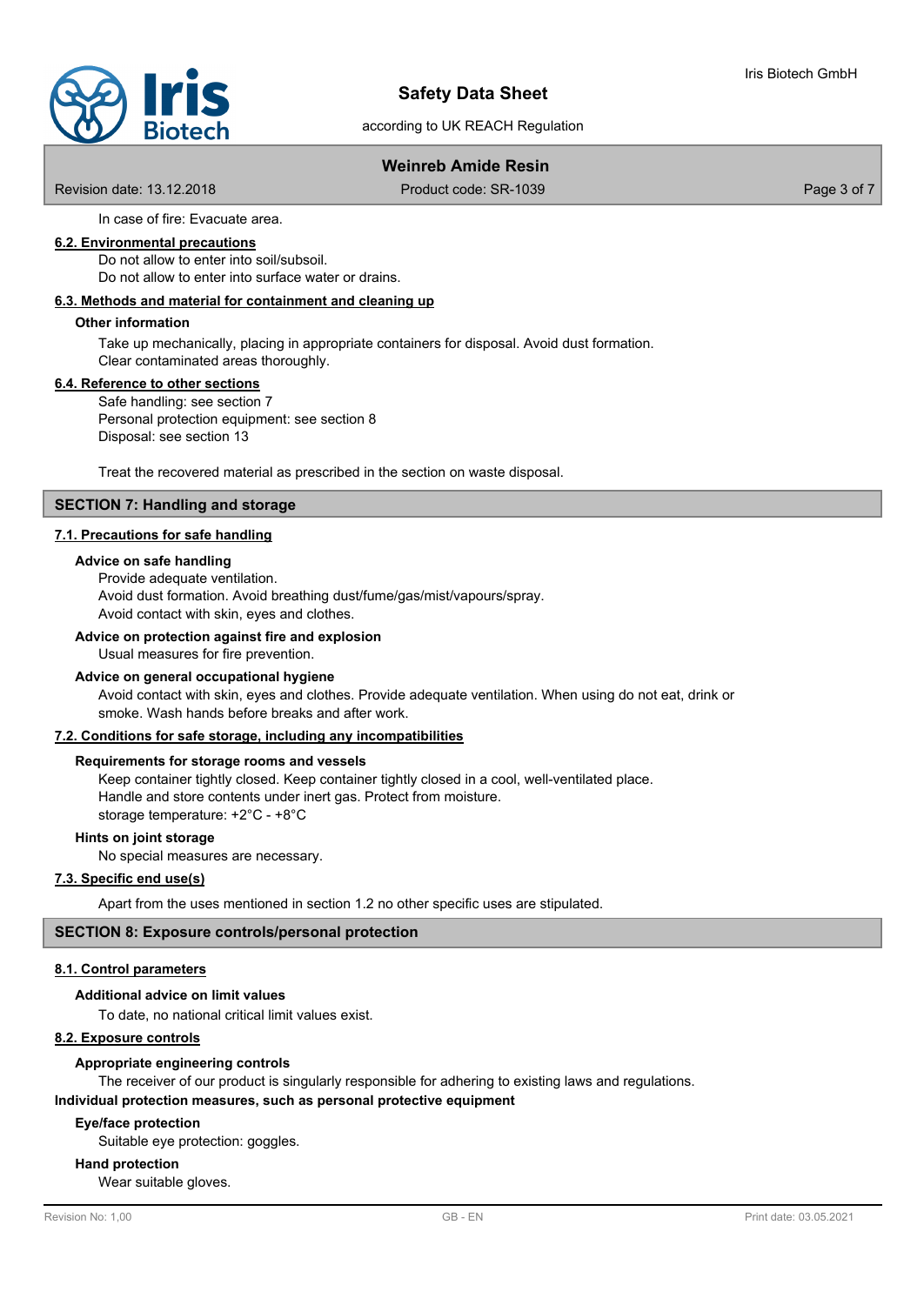

# **Safety Data Sheet**

according to UK REACH Regulation

# **Weinreb Amide Resin**

Revision date: 13.12.2018 **Product code: SR-1039** Product code: SR-1039

The quality of the protective gloves resistant to chemicals must be chosen as a function of the specific working place concentration and quantity of hazardous substances.

For special purposes, it is recommended to check the resistance to chemicals of the protective gloves mentioned above together with the supplier of these gloves.

# **Skin protection**

Wear suitable protective clothing.

# **Respiratory protection**

If technical exhaust or ventilation measures are not possible or insufficient, respiratory protection must be worn.

# **Environmental exposure controls**

Discharge into the environment must be avoided.

# **SECTION 9: Physical and chemical properties**

# **9.1. Information on basic physical and chemical properties**

| Physical state:<br>Colour:                                                         | Beads<br>white/yellow            |
|------------------------------------------------------------------------------------|----------------------------------|
| Odour:                                                                             | No data available                |
| Changes in the physical state                                                      |                                  |
| Melting point/freezing point:                                                      | not determined                   |
| Boiling point or initial boiling point and<br>boiling range:<br>Sublimation point: | not determined<br>not determined |
| Softening point:                                                                   | not determined                   |
|                                                                                    | No data available                |
| Flash point:                                                                       |                                  |
| <b>Flammability</b><br>Solid/liquid:                                               | not determined                   |
| Gas:                                                                               | not applicable                   |
| <b>Explosive properties</b><br>No data available                                   |                                  |
| Lower explosion limits:                                                            | not determined                   |
| Upper explosion limits:                                                            | not determined                   |
| Auto-ignition temperature:                                                         | not determined                   |
| <b>Self-ignition temperature</b>                                                   |                                  |
| Solid:                                                                             | not determined                   |
| Gas:                                                                               | not applicable                   |
| Decomposition temperature:                                                         | not determined                   |
| <b>Oxidizing properties</b><br>No data available                                   |                                  |
| pH-Value:                                                                          | not determined                   |
| Water solubility:                                                                  | No data available                |
| Solubility in other solvents<br>not determined                                     |                                  |
| Partition coefficient n-octanol/water:                                             | not determined                   |
| Vapour pressure:                                                                   | not determined                   |
| Density:                                                                           | not determined                   |
| Relative vapour density:                                                           | not determined                   |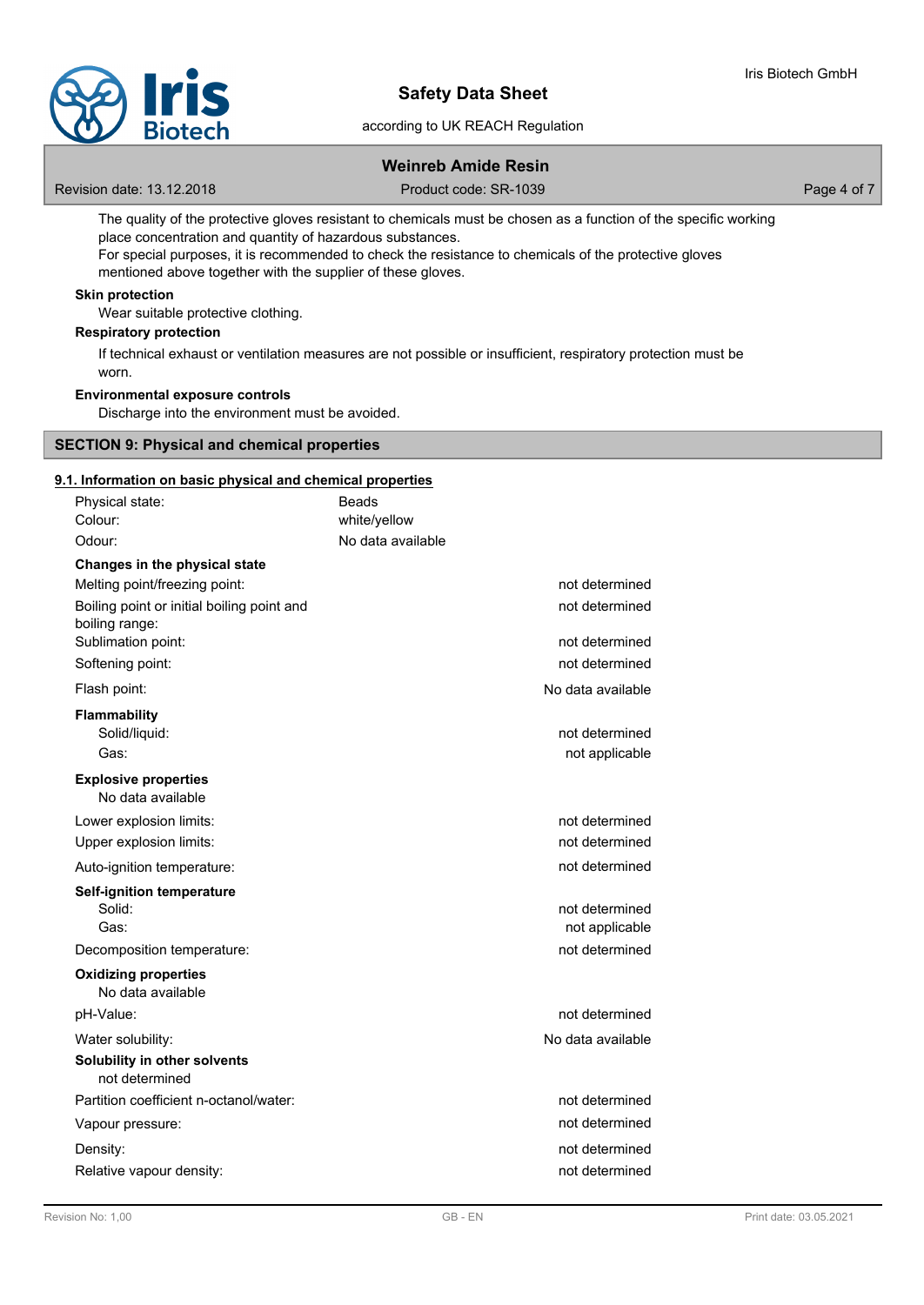

according to UK REACH Regulation

# Iris Biotech GmbH

# **Weinreb Amide Resin**

Revision date: 13.12.2018 Product code: SR-1039 Page 5 of 7

# **9.2. Other information**

| Information with regard to physical hazard classes |                   |
|----------------------------------------------------|-------------------|
| Sustaining combustion:                             | No data available |

# **Other safety characteristics**

Solvent content: No data available content: No data available

Solid content: not determined

Evaporation rate: not determined

**Further Information**

# **SECTION 10: Stability and reactivity**

# **10.1. Reactivity**

No data available

# **10.2. Chemical stability**

Stable under recommended storage conditions.

# **10.3. Possibility of hazardous reactions**

No data available

# **10.4. Conditions to avoid**

Protect from moisture. Keep away from heat.

# **10.5. Incompatible materials**

Oxidizing agents, strong.

# **10.6. Hazardous decomposition products**

Thermal decomposition can lead to the escape of irritating gases and vapours. In case of fire may be liberated: Carbon dioxide (CO2). Carbon monoxide (CO). Nitrogen oxides (NOx).

# **Further information**

In case of fire: See chapter 5.

# **SECTION 11: Toxicological information**

# **11.1. Information on hazard classes as defined in GB CLP Regulation**

# **Toxicocinetics, metabolism and distribution**

No data available

# **Acute toxicity**

Based on available data, the classification criteria are not met.

# **Irritation and corrosivity**

Causes serious eye irritation.

Skin corrosion/irritation: Based on available data, the classification criteria are not met.

# **Sensitising effects**

May cause an allergic skin reaction.

# **Carcinogenic/mutagenic/toxic effects for reproduction**

Based on available data, the classification criteria are not met. IARC: No component of this product present at levels greater than or equal to 0.1% is identified as probable, possible or confirmed human carcinogen by IARC.

### **STOT-single exposure**

Based on available data, the classification criteria are not met.

# **STOT-repeated exposure**

Based on available data, the classification criteria are not met.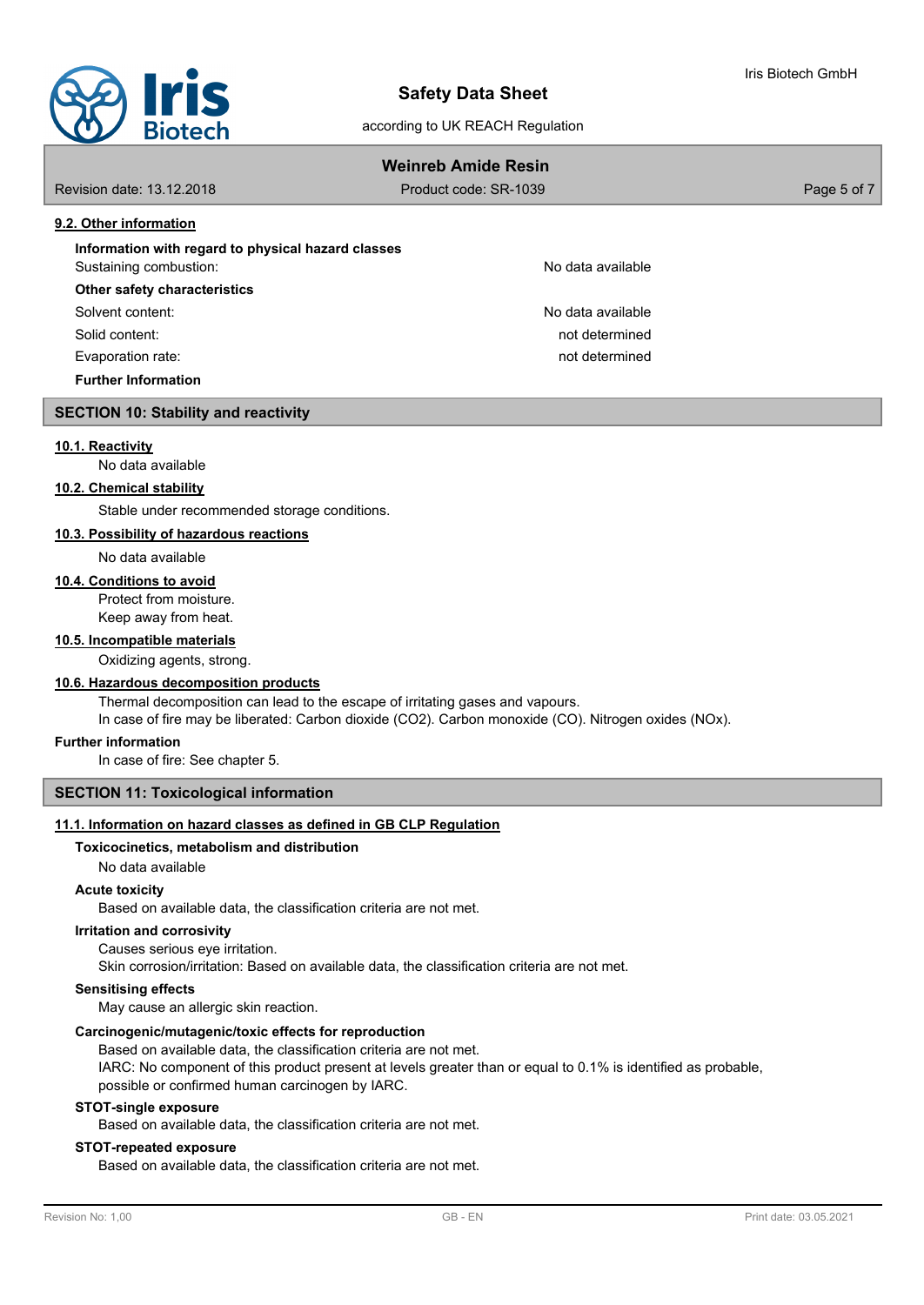

# according to UK REACH Regulation

# **Weinreb Amide Resin**

Revision date: 13.12.2018 Product code: SR-1039 Page 6 of 7

# **Aspiration hazard**

Based on available data, the classification criteria are not met.

# **Specific effects in experiment on an animal**

No data available

# **Practical experience**

No data available

# **Further information**

RTECS: No data available

Caution! To the best of our knowledge the toxicological properties of this material have not been thoroughly investigated.

### **SECTION 12: Ecological information**

# **12.1. Toxicity**

No data available

# **12.2. Persistence and degradability**

No data available

# **12.3. Bioaccumulative potential**

No data available

# **12.4. Mobility in soil**

No data available

# **12.5. Results of PBT and vPvB assessment**

PBT/vPvB assessment not available as chemical safety assessment not required/not conducted.

### **12.7. Other adverse effects**

Warning - substance not yet tested completely.

# **Further information**

Do not allow to enter into surface water or drains. Do not allow to enter into soil/subsoil.

# **SECTION 13: Disposal considerations**

# **13.1. Waste treatment methods**

# **Disposal recommendations**

Dispose of waste according to applicable legislation. Dispose of waste according to applicable legislation. Consult the appropriate local waste disposal expert about waste disposal. Handle contaminated packages in the same way as the substance itself.

### **Contaminated packaging**

Non-contaminated packages may be recycled. Handle contaminated packages in the same way as the substance itself.

# **SECTION 14: Transport information**

#### **Land transport (ADR/RID)**

| 14.2. UN proper shipping name:   | No dangerous good in sense of these transport regulations. |
|----------------------------------|------------------------------------------------------------|
| Inland waterways transport (ADN) |                                                            |
| 14.2. UN proper shipping name:   | No dangerous good in sense of these transport regulations. |
| <b>Marine transport (IMDG)</b>   |                                                            |
| 14.2. UN proper shipping name:   | No dangerous good in sense of these transport regulations. |
| Air transport (ICAO-TI/IATA-DGR) |                                                            |
| 14.2. UN proper shipping name:   | No dangerous good in sense of these transport regulations. |
|                                  |                                                            |